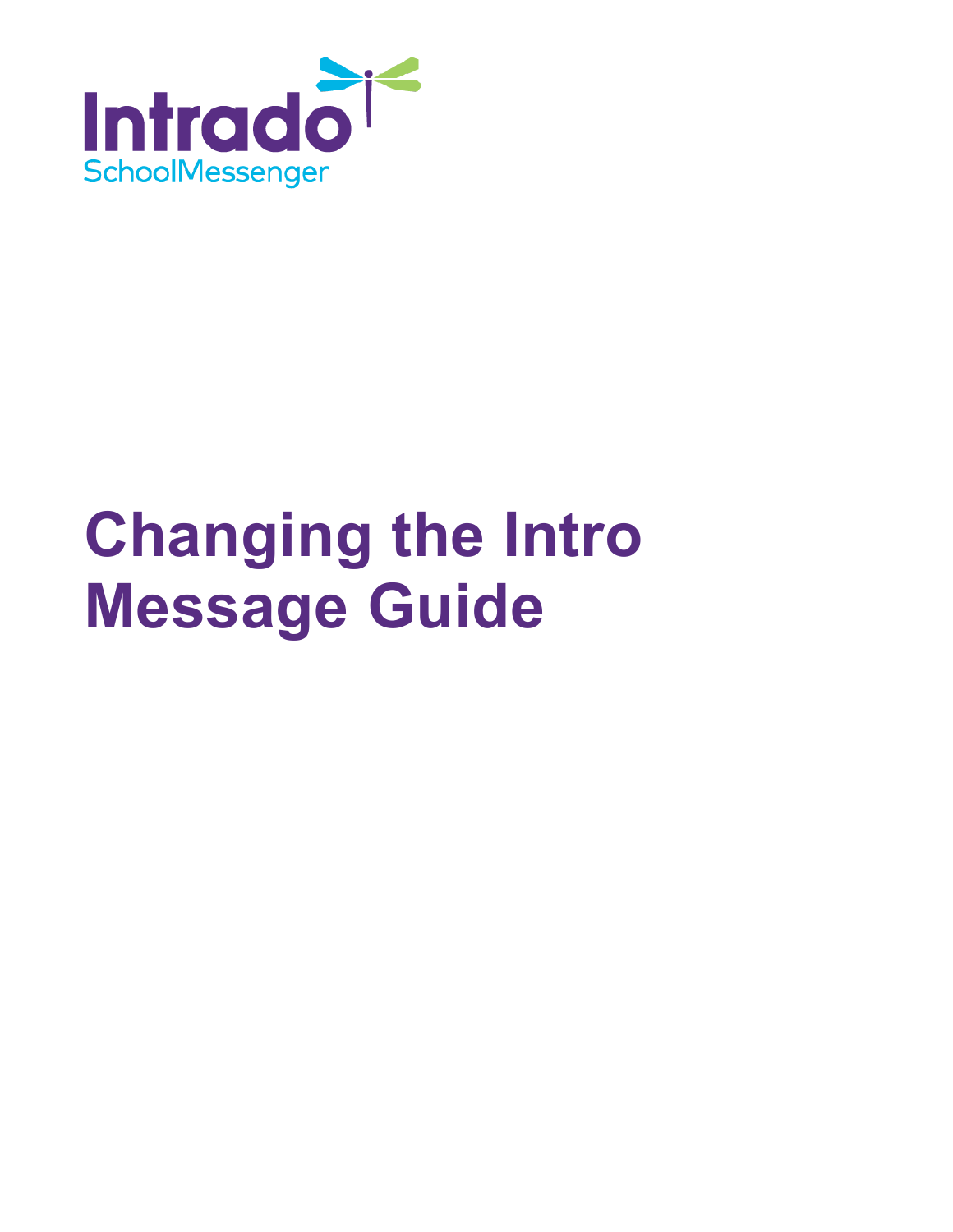

# **Contents**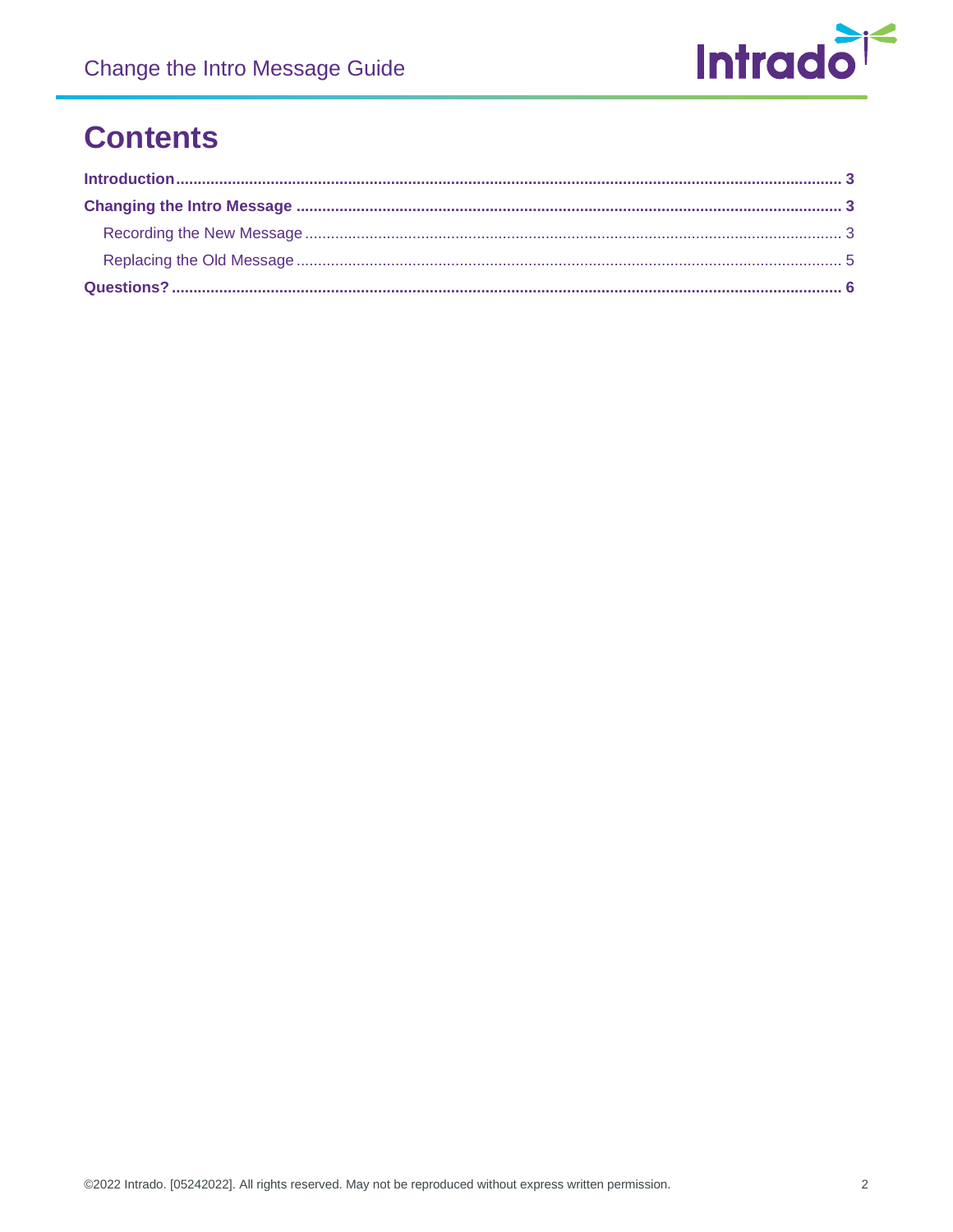

# <span id="page-2-0"></span>**Introduction**

You may have the need from time to time to change the intro message, which is the first thing that your recipients hear when they answer your phone broadcast.

# <span id="page-2-1"></span>**Changing the Intro Message**

In order to change the intro message, you must first record a replacement message. Then, you must select it in the settings.

## <span id="page-2-2"></span>**Recording the New Message**

These intro messages will play before all phone messages. The best intro messages contain a brief greeting and instructs the user to press **1** to hear the message. You should also let recipients know that they can press **pound (#)** to place the call on hold.

Navigate to the **Broadcasts** tab, then click the **Messages** sub-tab.

| <b>Dashboard</b> |          | <b>Broadcasts</b> | <b>Reports</b> |           | <b>System</b> | <b>Admin</b> |
|------------------|----------|-------------------|----------------|-----------|---------------|--------------|
| ists             | Messages | <b>Broadcasts</b> |                | Templates | Posts         | Classroom    |

#### Click **Add New Message**.

Fill out a **Message Name** for your message. You can also add a **Description** of the message if you wish.

| Message Editor                 |                             |  |  |  |  |
|--------------------------------|-----------------------------|--|--|--|--|
| <b>Message Settings</b>        |                             |  |  |  |  |
|                                |                             |  |  |  |  |
| Message Name @                 | <b>Introductory Message</b> |  |  |  |  |
| Description                    |                             |  |  |  |  |
| $\Rightarrow$ Next<br>X Cancel |                             |  |  |  |  |

#### Click **Next**.

In the **Message Content** section, click the grey box next to the **English** option under **Phone**.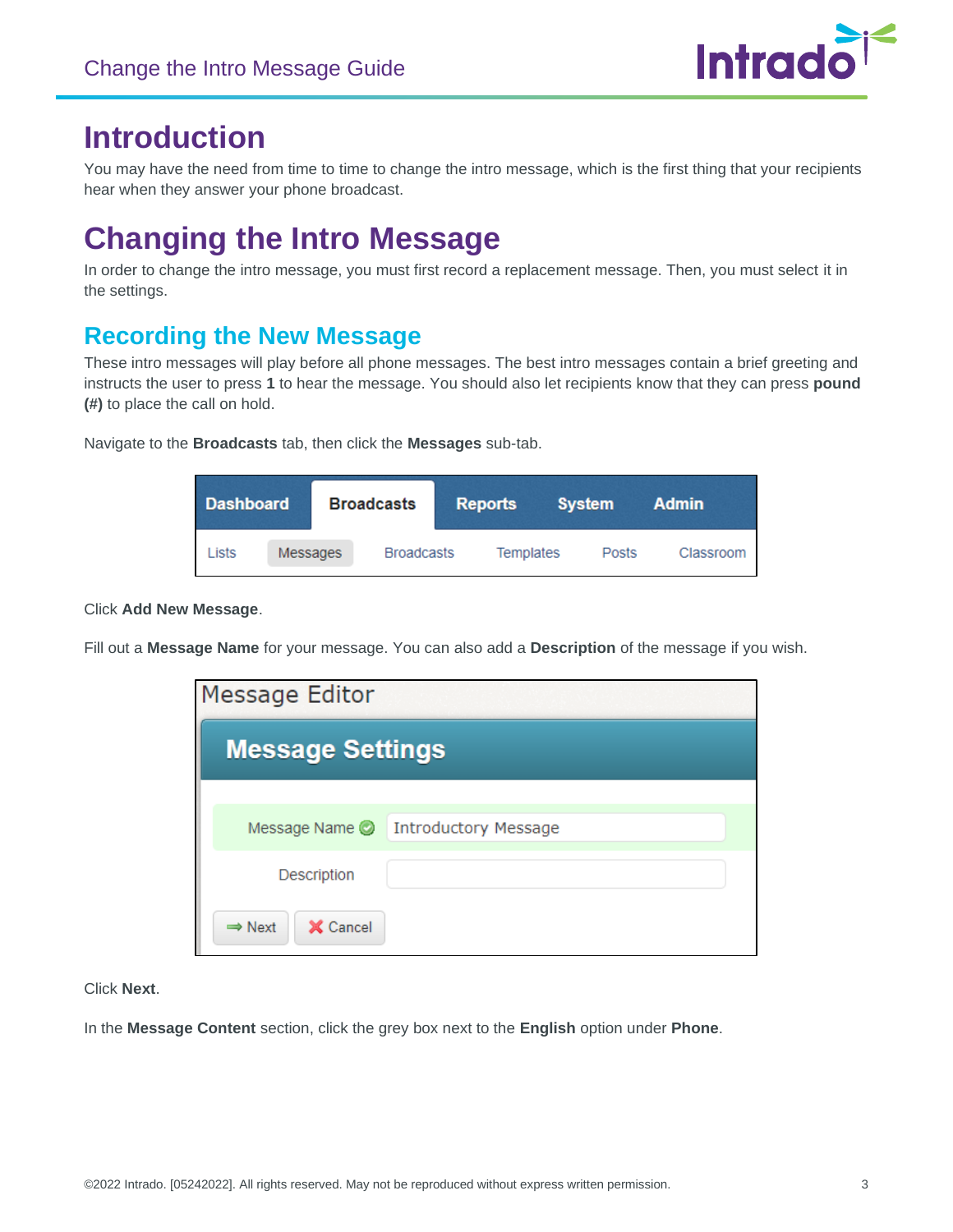

| <b>Message Content</b> |            |                                      |  |  |  |  |
|------------------------|------------|--------------------------------------|--|--|--|--|
|                        | Phone<br>Ŧ | 0.10<br><b>English Phone Message</b> |  |  |  |  |
| English                |            |                                      |  |  |  |  |
| <b>Belarusian</b>      |            |                                      |  |  |  |  |
| Polish                 |            |                                      |  |  |  |  |

Click **Record**.

*Note: You can use Text-to-Speech by clicking Write instead if needed, but recording a message is generally recommended.*

Use the **Call Me To Record interface** to record the message. (If you have chosen to use **Text-to-Speech**, type your message here and make sure to preview it first). Refer to online help if you need assistance.

| <b>INTRODUCTORY MESSAGE (ENGLISH)</b> |  |                |  |                     |                    |  |  |
|---------------------------------------|--|----------------|--|---------------------|--------------------|--|--|
| Voice Recording $\triangle \subset$   |  | Number to Call |  | Optional: Extension | Call Now to Record |  |  |
| Done                                  |  |                |  |                     |                    |  |  |

After the recording, click the **Done** button.

You will be taken back to the main Message Editor. Repeat this process for any other languages you wish to record a new introductory message for.

*Note: Keep in mind if using Text-to-Speech that not all languages have compatible Text-to-Speech accents. Also, do not use the icon to use the Automatically Translate from English to Other Languages function, as the Message Intro must contain separately recorded or written messages, so each must be done one at a time.*

*Warning: If you need to have a separate intro message for general broadcasts and emergency broadcasts, repeat you can record a separate emergency Message Intro.*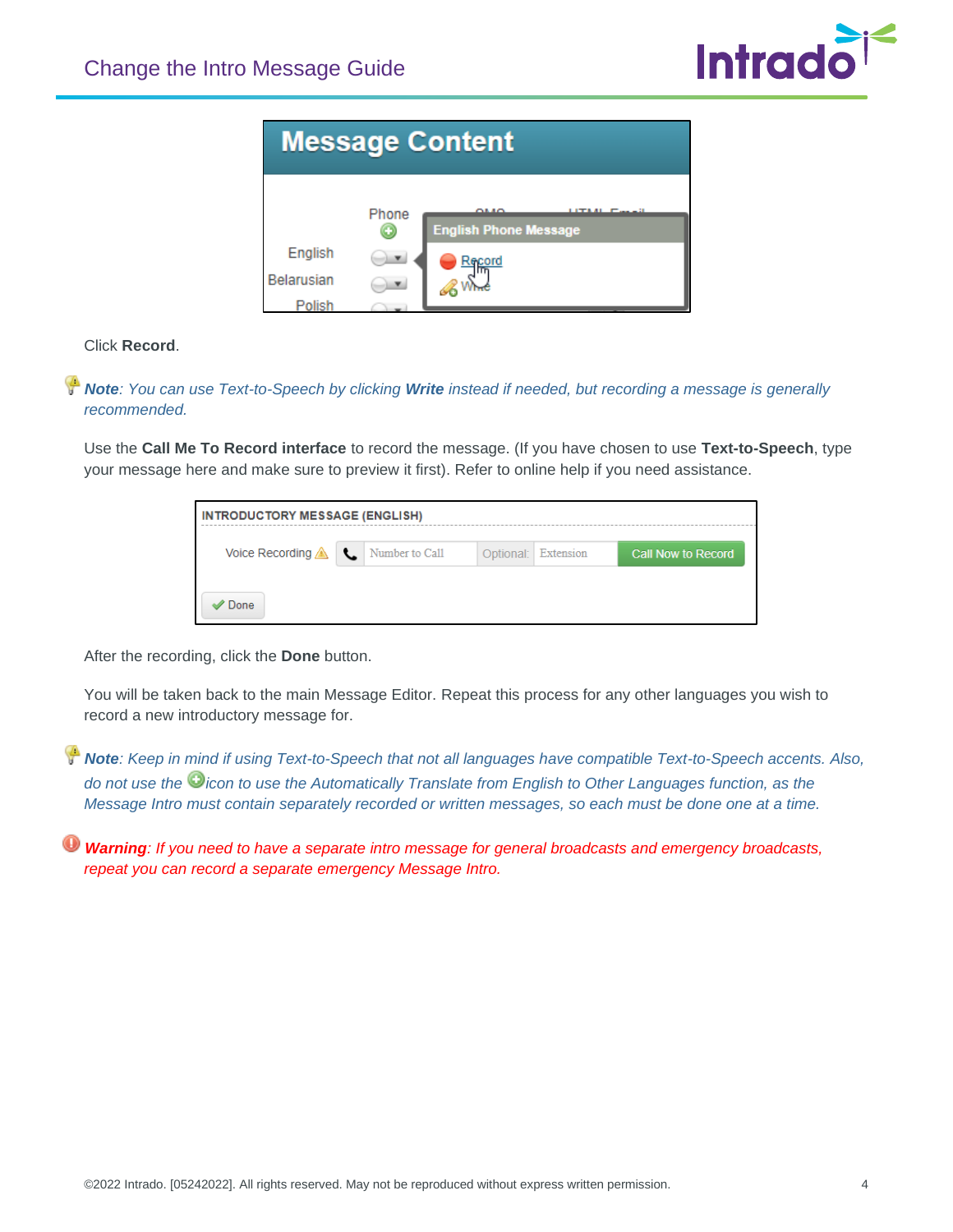

### <span id="page-4-0"></span>**Replacing the Old Message**

Now that you have recorded a new intro message, you can replace the old one.

Navigate to the **Admin** tab, then click the **Settings** sub-tab.

Click the **Message Intro** link.

| <b>Dashboard</b><br><b>Broadcasts</b>                                                                                                                                                              | <b>Reports</b><br><b>Admin</b><br><b>System</b>                                        |                                            |                                                                                                                                   |
|----------------------------------------------------------------------------------------------------------------------------------------------------------------------------------------------------|----------------------------------------------------------------------------------------|--------------------------------------------|-----------------------------------------------------------------------------------------------------------------------------------|
| Settings<br>Profiles<br><b>Users</b>                                                                                                                                                               | Imports                                                                                |                                            |                                                                                                                                   |
| Settings                                                                                                                                                                                           |                                                                                        |                                            |                                                                                                                                   |
| <b>Options</b>                                                                                                                                                                                     |                                                                                        |                                            |                                                                                                                                   |
|                                                                                                                                                                                                    |                                                                                        |                                            |                                                                                                                                   |
| System                                                                                                                                                                                             | <b>Broadcast</b>                                                                       | <b>Destination Labels</b>                  | <b>Features</b>                                                                                                                   |
|                                                                                                                                                                                                    | <b>Enable/Disable Repeating Broadcasts</b><br><b>Broadcast Settings</b>                | <b>Phone Labels</b><br><b>Email Labels</b> | <b>SchoolMessenger Settings</b><br><b>Teacher Messaging</b>                                                                       |
| <b>Systemwide Alert Message</b><br><b>Customer Settings</b><br><b>Field Definitions</b><br><b>Extended Field Definitions</b><br><b>Group Field Definitions</b><br><b>Section Field Definitions</b> | <b>Broadcast Types</b><br>$\underbrace{\textsf{Message} \textsf{ntro}}_{\textsf{top}}$ | <b>SMS Labels</b>                          | <b>Subscriber Settings</b><br><b>Subscriber Fields</b><br><b>Classroom Message Manager</b><br><b>Classroom Messaging Template</b> |

You will now be in the **Intro Settings** section. The first set of drop-downs is for the **Default Intro**, which is for the English language message.

There are a set of two drop-downs for the **General** and **Emergency** Intro types. The rightmost drop-down allows you to select a message from the general database, if applicable. The leftmost drop-down allows you to select a user. If this is done, then the rightmost drop-down will now contain their saved messages. You can select your own account that you used to create the intro messages if necessary to see them here.

Use the drop-down menus to select the appropriate message.

| <b>DEFAULT INTRO</b> |                                        |                                                                                         |                |
|----------------------|----------------------------------------|-----------------------------------------------------------------------------------------|----------------|
| General <b>O</b>     | Select Messages From User (Optional) v | More message steps (Copy)                                                               | <b>Preview</b> |
| $E$ mergency         | Select Messages From User (Optional) ▶ | English - System Gen yal Intro<br>New Spanish Intro<br>Phone and SMS<br>Feed With Audio | Preview        |

If you had recorded a separate general and emergency intro message, be sure to select the messages accordingly.

If you had recorded separate messages for other languages, or if you have other languages in one message, select the appropriate messages in the Language Intros for each intro.

Make sure to click the **Preview** button to preview on each one to make sure they are correct before continuing.

Click the **Done** button at the bottom to finish.